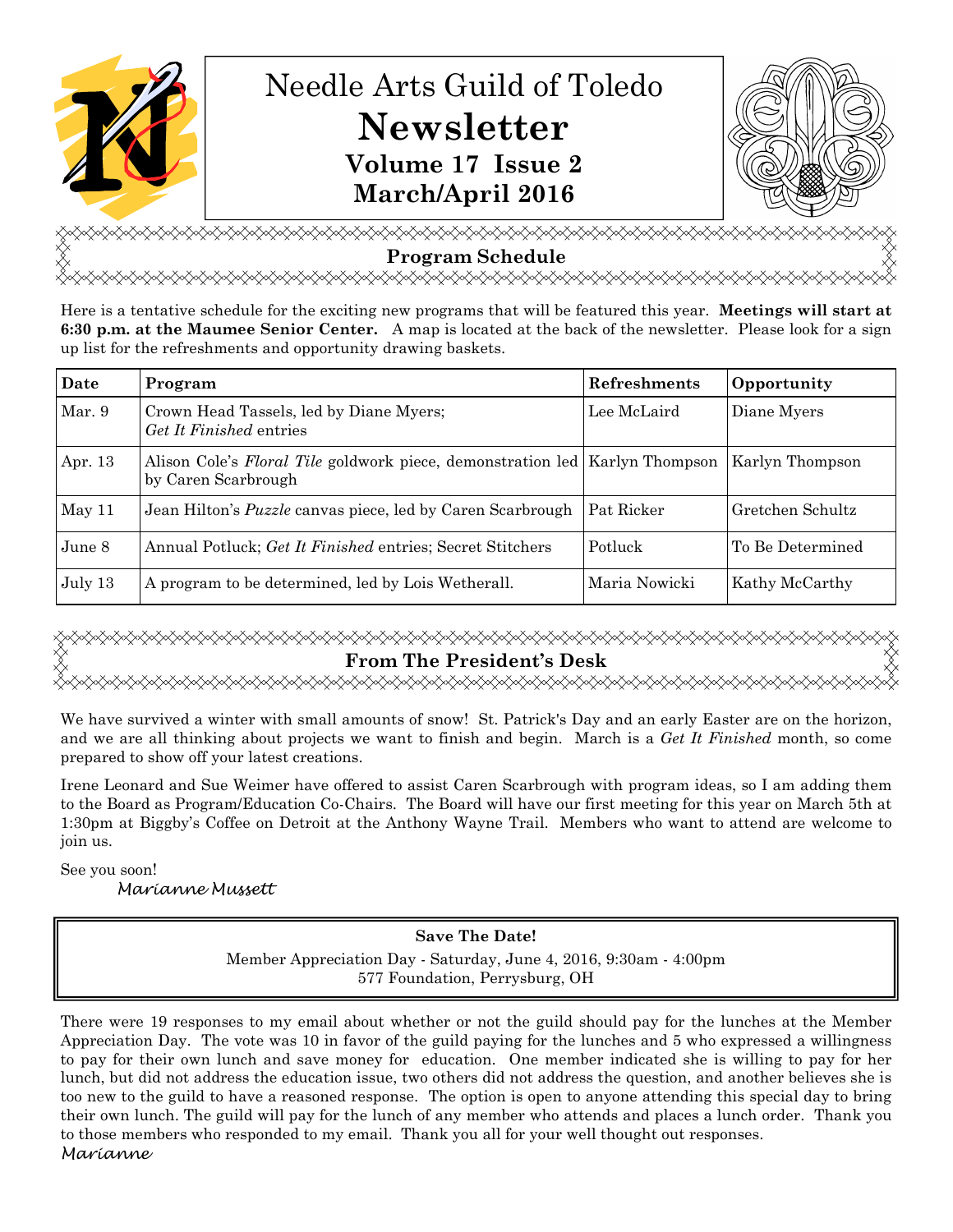

Here is a list of events besides our monthly meetings that you may find interesting. Further info may be obtained from the EGA (www.egausa.org) or GLR (www.ega-glr.org)

| <b>Dates</b> | <b>Event Information</b>                                                             |
|--------------|--------------------------------------------------------------------------------------|
| $04/24/16$ — | <b>GLR</b> Seminar - "Birds of a Feather Stitch"                                     |
| 04/28/16     | <i>Together</i> " Hosted by the Great Lakes Region.<br>Location: Cuyahoga Falls, OH. |
|              |                                                                                      |

- 06/04/16 *NAGT Member Appreciation Day.* Saturday 9:30 a.m.- 4:00 p.m. at the 577 Foundation, Perrysburg, OH.
- 09/23/16 ― 09/24/16 *NAGT* - 41st Annual Needlework Show at the Sanger Branch of the Toledo Lucas County Library, Toledo, OH.
- $11/2/16 -$ 11/6/16 *EGA Seminar - "Star Spangled Seminar"* The 2016 Seminar will be held in Alexandria, VA.
- $05/06/17 -$ 05/10/17 *GLR Seminar* - *"Sweet Stitch Chicago"* Hosted by the Windy City Chapter. Location: Chicago, IL
- $08/16/17 -$ 08/20/17 *EGA Seminar - "Blue Ridge Rendezvous"* The 2017 Seminar will be held in Asheville, NC.

xxxxxxxxxxxxxxxxxxxx

View details of the projects and events in the Calendar at www.ega-glr.org or www.egausa.org Follow links on these pages as needed to locate registration forms and visit chapter websites to view color photos.



AAAAAAAAAAAAAAAAAAAAA

### **Stitch-In**

A Stitch-In is held every Thursday. The first Thursday of the month we meet at Timeless Stitches in Tecumseh starting around 11:30am, winter weather permitting. The fourth Thursday of the month we meet at Yarn Envy, 4570 Sterns Road. Other weeks, the locations change. Call or email Diane Myers for more information.





### **Program and Education Notes**

**March:** The March program will be how to make a crown knot tassel. Please bring 3 full skeins of #5 perle cotton; each skein a different color. All three skeins will be used to make one tassel. I will provide a demonstration and there will be a handout with step by step written instructions and step by step color pictures. This was an evening class I took at the national seminar in San Antonio last year. Sandy Crow taught the class and allowed all of us to share it with our chapters. (If you don't have the #5 and can't get out to get it, bring three full skeins of DMC cotton floss.) *Submitted by Diane Myers* 

**April:** Caren will finish the demonstration of the *Floral Tile* goldwork piece by Alison Cole. Bring your piece at any stage of completion and questions will be answered. If you are stuck, chances are someone else will be too. Caren will also share some secrets of using glue in finishing needlework. *Submitted by Caren Scarbrough*

**May:** We will revisit the *Puzzle* piece by Jean Hilton. Bring your piece and we will share how we chose the color scheme and what threads we decided to use. Everyone can participate and you may get some ideas for future projects. *Submitted by Caren Scarbrough*

**Bento Bags Revisited:** If anyone has questions regarding making the Bento Bag please see me at the March meeting. Also if you were not at the February meeting and would like a copy of the instructions, I have extra copies. *Submitted by Irene Leonard*

**Meadow Medley Correspondence Class:** For those members taking this class, I will be demonstrating the bullion knot at the April meeting during the refreshment break. If you need help with project, please feel free to contact me. *Submitted by Irene Leonard* 

**Maumee Senior Center Classes:** I've scheduled *Beginning Counted Cross Stitch* at the Maumee Senior Center for June 10, 12:30-3:30 p.m. This will be similar to the classes we recently taught at the 577 Foundation. Please let me know if you can assist in teaching. *Submitted by Maria Nowicki.*

> **Visit NAGT online at http://www.needle-arts-toledo.org**

**For the Newsletter, visit http://www.needle-arts-toledo.org/private/news.htm** 

> **Or Like Us on Facebook! Search for "Needle Arts Guild Of Toledo"**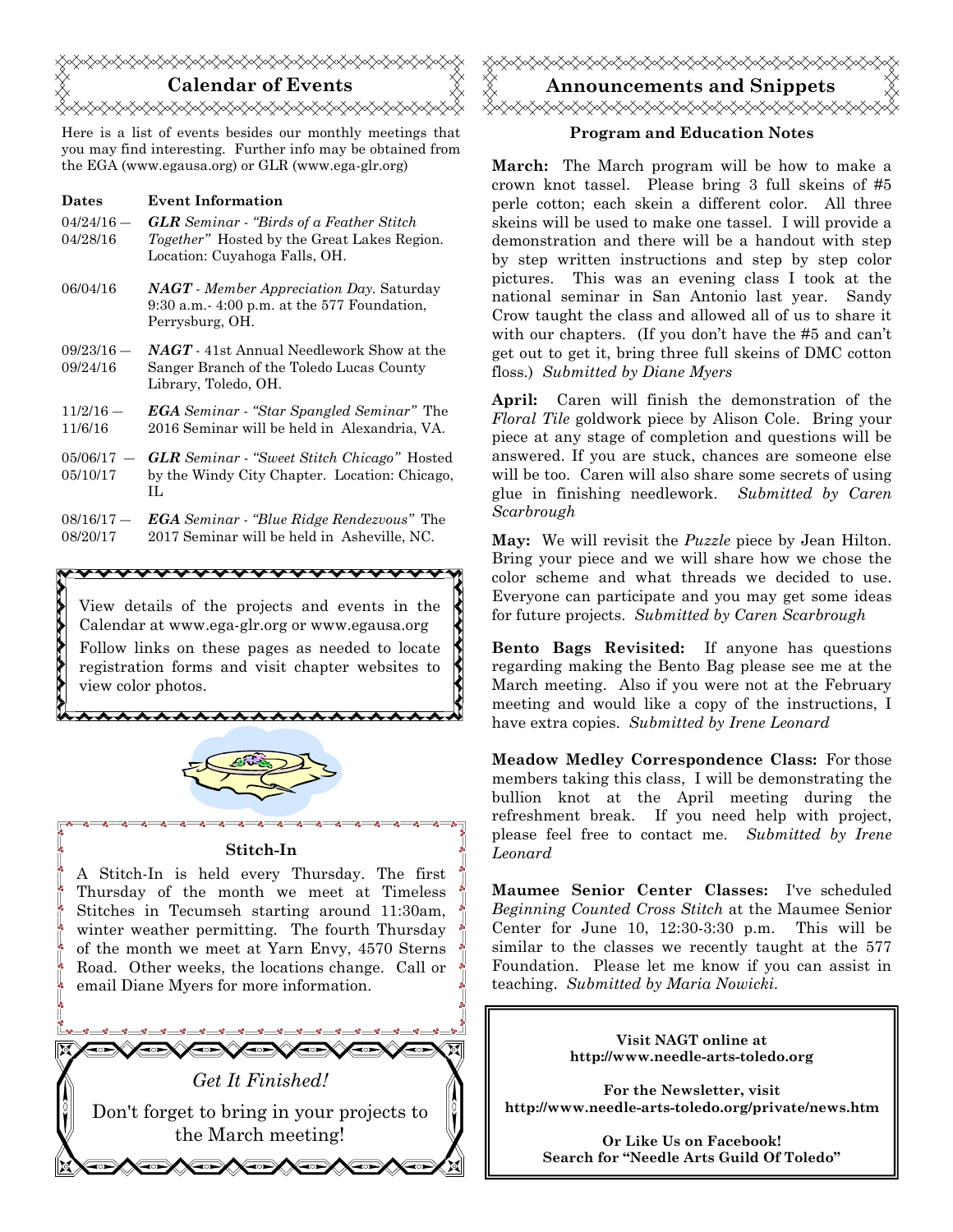

### **Membership Dues**

Our annual membership renewal is coming up in May. I haven't heard of any increases, so dues rates will remain the same as the past couple of years. The total is \$52.00, which you may pay at the May meeting or by mailing a check payable to N.A.G.T. to Diane Myers, 22045 W. River Road, Grand Rapids, OH 43522.

The fee covers your membership in EGA (national): \$39, Great Lakes Region (regional): \$3, and NAGT (local chapter): \$10. Payments will be sent to national and regional on May 27 as they are due by May 31. If you are not receiving your quarterly Needle Arts magazine, please let me know. The most recent issue came out the first week of March.

I will have the new membership roster ready at the June meeting. If you have any changes in phone or address or email, let me know. Also, we would like to have your cell phone number if that is the number you can be reached at most of the time. This roster is only distributed to our chapter members. *Submitted by Diane Myers* 

### **Quilt Show**

Sauder Village in Archbold will have their 2016 Annual Quilt Show Tuesday, April 26 through Sunday, May 1. Tuesday-Saturday: 10 a.m.-5 p.m. and Sunday: 11 a.m.-4 p.m.. Admission to the quilt show only and Threads of Tradition Quilt store is \$11. Visit www.saudervillage.org/quiltshow for more information. *Submitted by Diane Myers* 

### **Annual Needlework Show**

As show chairman, I have a signed contract for judging services from Jane Farber. She is looking forward to working with us. *Submitted by Caren Scarbrough* 

### **Display Cases**

In addition to the display case at the Sanger Branch library in August, we will also have the display case at the Maumee Senior Center in May. The showcase will be emptied by April 29th, so we can set up any time after that. Please check out the case at our meetings (shelves are adjustable) and bring appropriately sized pieces to the April meeting. In addition to the crossstitch class that will be taught in June, this is a nice start to further our relationship with the Maumee Senior Center.

### **Hints and Tips**

Here are some tips from Donna Halpin (our 2015 judge) and other exhibitors (as noted) about ways to improve work especially for a show.

*Outline or back stitching in counted cross stitch:* Consider using a very dark brown instead of black for back-stitching. The purpose of out-lining is to create a shadow around an object to create depth. In some designs you might need charcoal or very dark blue or green.

*White canvas showing between stitches:* If this happens, check your needle size. A larger needle will make a larger hole in the fabric that may not squeeze the thread so much. You can also use a light grey or light blue fabric to start with so the color change doesn't jump out at you. From Caren, if you are ambitious, you can paint your ground fabric the correct colors and show through problems will go away.

*On choosing a commercial design:* As a stitcher, you have a responsibility to choose a design worth doing. Unless you really love a design, look for common design errors such as too many design elements, too many different stitches, too many colors, too many embellishments. Use your ability to adapt a design.

*When you are considering a frame and mat:* walk away and turn around from a distance. Whatever you see first (frame or mat) is probably too much. You want to see the needlework first. From Maria Nowicki.

*Dog-eared corners on pillows:* When you buy a standard pillow form, add more stuffing in the corners so they don't become pointy. From Caren: when you sew your piece to the backing, don't sew the corners at 90 degrees. Stop short of the corner, stitch 3 or 4 small stitches across the corner, stop again, turn in the new direction and stitch to just short of the next corner.

### **Updating Your Contact Info with EGA**

EGA Headquarters can accept changes to a member's record only from the member. This includes address, email and telephone changes. All change notices should be directed to Membership Coordinator Tonya Parks at headquarters or use the On-Line Form at http://www.egausa.org

When notifying headquarters about address or other record changes, members should also provide the same information to their chapter membership officer to make sure all of your records are up to date.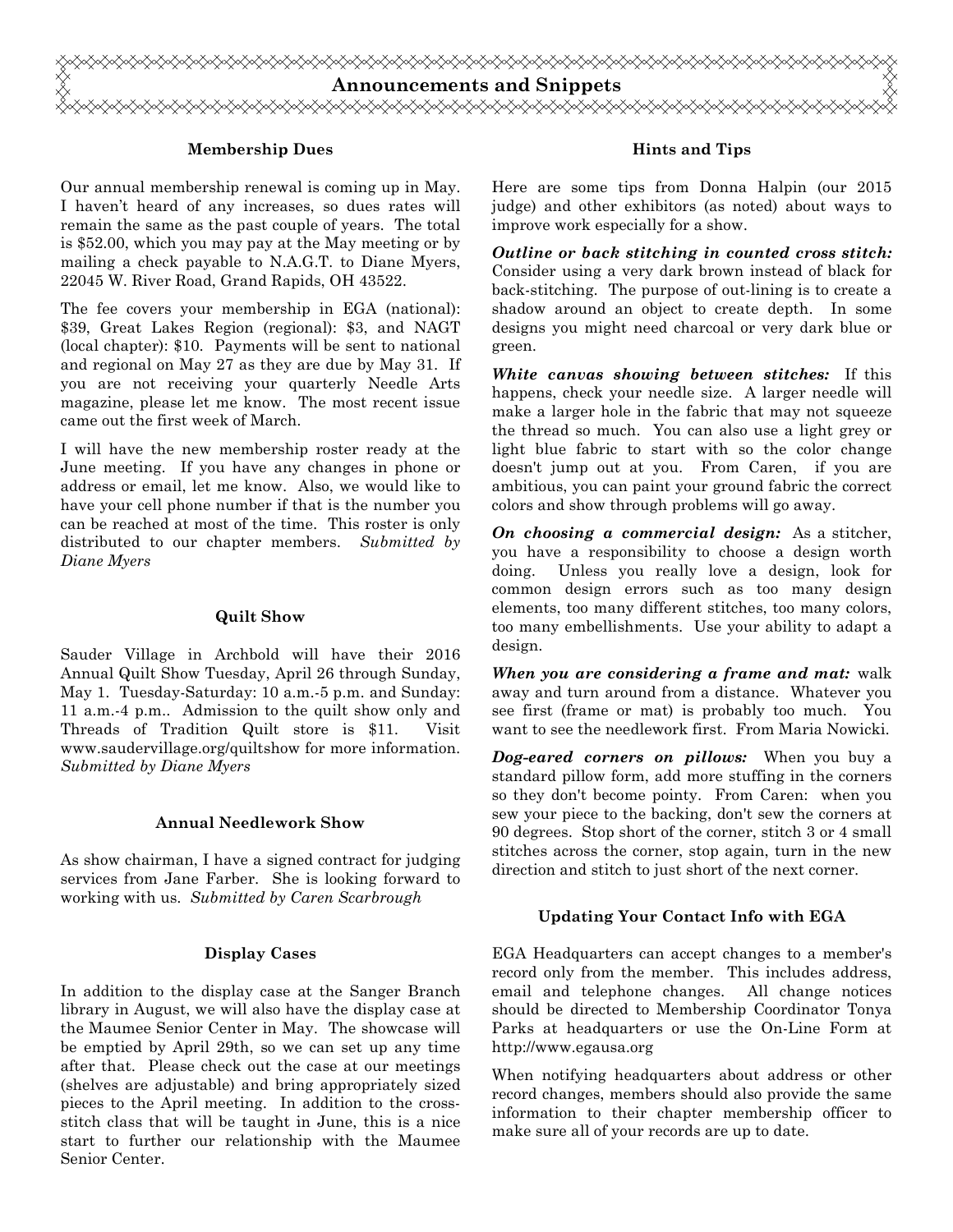



▲ Congratulations to Caren Scarbrough for making the cover of the American Needlepoint Guild's magazine, *Needle Pointers*, with her award winning *Vintage Egrets*. At ANG's national exhibit in Myrtle Beach, *Vintage Egrets* took 1st place in the Painted Design Without Stitch Guide - Professional Category. *Vintage Egrets* was also chosen as a Judge's Choice, President's Choice, and finally Best in Show!

*Magazine cover photo by Diane Myers, photo of Caren by Su Pellitieri.*

◄ This is the beautiful tatted snowflake ornament I received from the December ornament exchange. Thank you Denise Waterfield. I will treasure it!

*Photo by Diane Myers* 



I *Got It Finished* but I can't bring it to the meeting to show you because I've already given it away as a gift! This is a baby blanket that I made for my friend and co-worker, Josh Godfrey. And, yes, I was crazy enough to do it in reversible cross-stitch because the back is visible.

*Photo by Su Pellitieri.* 

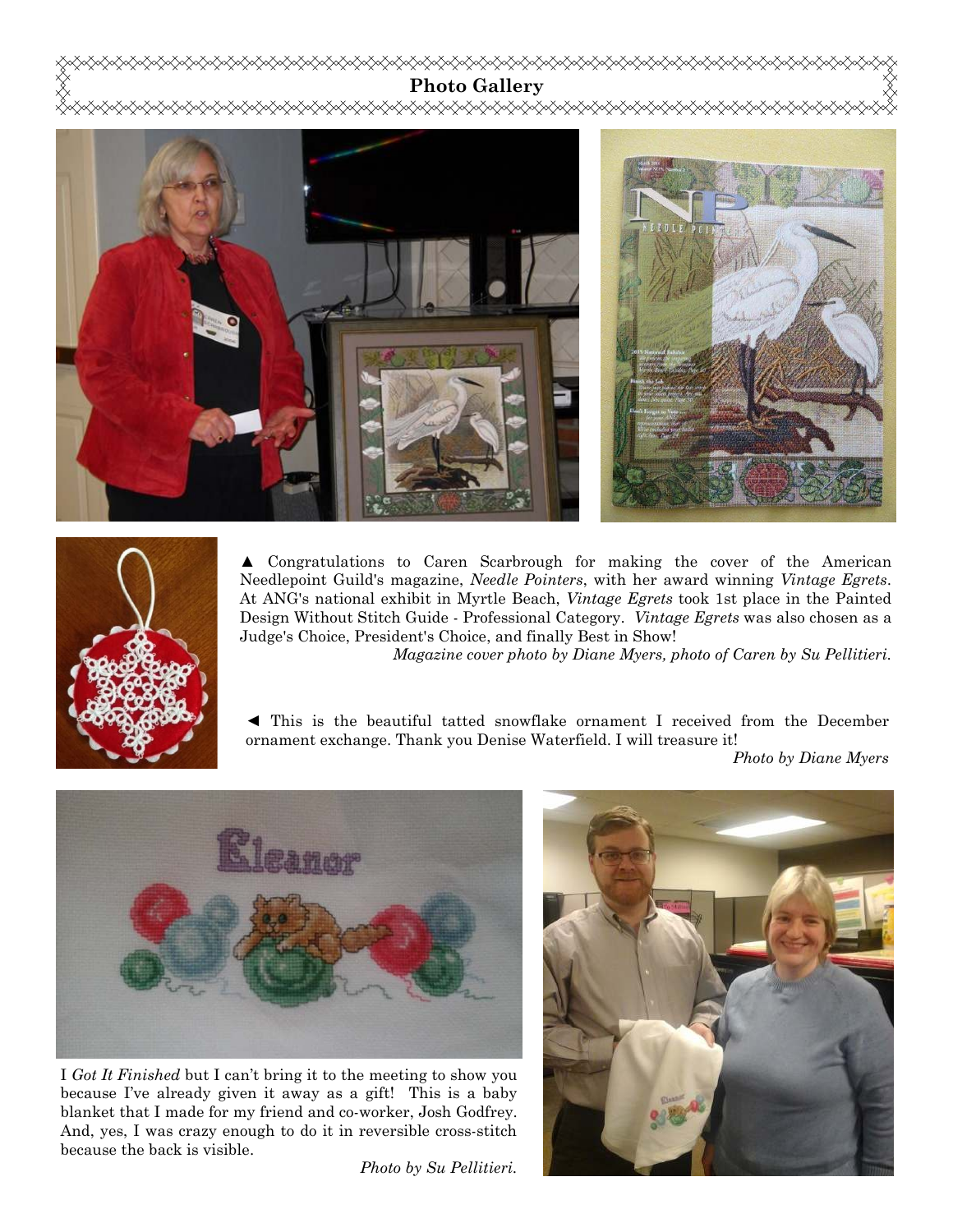*The NAGT Newsletter* is published six times per year (January, March, May, July, September, and November) by the Needle Arts Guild of Toledo (NAGT) chapter, The Embroiderers' Guild of America, Inc. The Editor welcomes comments, input, and story items. Please send them to the editor by the 25th of the month preceding publication.

Editor: Susan Pellitieri; 703 Butterfield Dr; Toledo, Ohio 43615, Phone: 419-382-1329, E-mail: NeedleArtsToledo@aol.com

EGA chapter newsletters may copy material contained in this publication except items which are noted and marked as copyrighted. Please credit this Chapter when due.

**MEMBERSHIP** in the Needle Arts Guild of Toledo is open to all embroiderers. New and renewing dues payments should be sent to: Diane Myers, 22045 W. River Road, Grand Rapids, Ohio 43522

**ANNUAL DUES** - NAGT annual dues of **\$52** include: **Dues - Local chapter** 

- Bimonthly NAGT chapter newsletter
- Chapter meetings and programs
- Local chapter lending library
- Group correspondence course (additional fee required)
- **Dues Great Lakes Region (GLR)**
- GLR seminar (additional fee required) **Dues - The Embroiderers' Guild of America, Inc. (EGA)**
- Subscription to quarterly magazine, Needle Arts
- Individual correspondence courses for a fee
- National seminars for a fee

Members can attend optional local Chapter workshops presented by teachers contracted by the Chapter and paid for by workshop participants.

**MEETING CANCELLATION:** Monthly meetings are cancelled due to bad weather if the Toledo Public schools are closed. Tune into AM 1370 News radio in Toledo for school closings.

**GUESTS** are welcome at all meetings and may attend two meetings before being asked to join.

**NAME TAGS** must be worn at all meetings or pay a 25¢ fine. The fines collected go to general funds to help cover expenses.

**MEETINGS** are on the 2nd Wednesday of the month at 6:30pm in the Maumee Senior Center, 2430 Detroit Ave., Maumee OH 43537. The Google Map below labels Rte. 25/24 as S. Detroit Ave. south of the Ohio Turnpike, but it really is Anthony Wayne Trail. *Map courtesy of Google Map.* 

<del></del> **NAGT Officers and Board Members**  <del></del>

**President** Marianne Mussett 419-534-2278 mcmussett@hotmail.com

## **Vice-President**

Caren Scarbrough 419-278-2162 caren505@roadrunner.com

### **Secretary (2015-2016)**

Gretchen Schultz 419-893-1097

schultzt6@aol.com

**Treasurer (2016-2017)**  Christine Hampshire 419-698-0241 dhampshire@adelphia.net

### **Membership GLR Representative Welcoming Committee**  Diane Myers

419-832-9571 jrmyers@roadrunner.com

### **Outreach Chairman**

Kathy Falgout 419-841-8957 kcfalgout@gmail.com

### **Newsletter**  Susan Pellitieri 419-382-1329 spellitieri@aol.com NeedleArtsToledo@aol.com

### **Program Chairman Education**

Co-Chairs: Irene Leonard 734-856-1873 Irnlnrd@aol.com Sue Wiemer 419-531-6325 dlwiemer@sbcglogal.net

### **2016 Show Chairman**

Committee Leader Caren Scarbrough 419-278-2162 caren505@roadrunner.com

## **Heritage Hospitality**  Maria Nowicki

419-824-9631 nohiorn@aol.com

*indicates Voting Members*